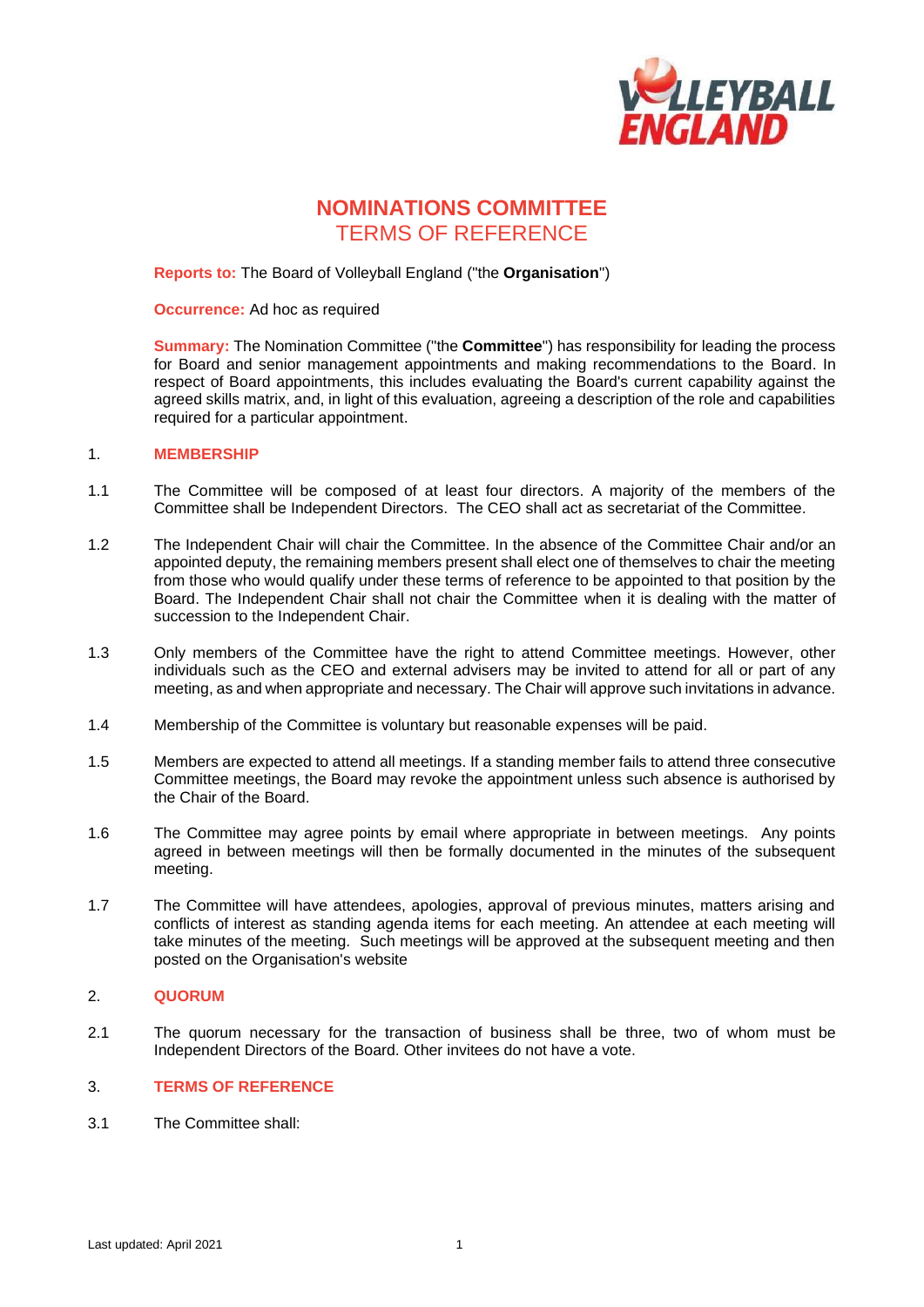

- 3.1.1 Regularly (on an annual basis) review the structure, size and composition (including the skills, knowledge, experience and diversity) of the Board and make recommendations to the Board with regard to any changes;
- 3.1.2 Give full consideration to succession planning for Directors and other senior staff (in line with the Succession Plan policy) in the course of its work, taking into account the challenges and opportunities facing the Organisation, and the skills and expertise needed on the Board and in the business, in the future;
- 3.1.3 Keep under review the leadership needs of the Organisation, both executive and nonexecutive, with a view to ensuring the continued ability of the Organisation to function effectively and report any concerns to the Board;
- 3.1.4 Be responsible for identifying and nominating for the approval of the Board, candidates to fill Board vacancies as and when they arise;
- 3.1.5 Before any appointment is made by the Board, evaluate the balance of skills, knowledge, experience and diversity on the Board, and, in the light of this evaluation, prepare a description of the role and capabilities required for a particular appointment. In identifying suitable candidates the Committee shall:
	- (a) use open advertising or the services of external advisers to facilitate recruitment;
	- (b) consider candidates from a wide range of backgrounds;
	- (c) consider candidates on merit and against objective criteria and with due regard for the benefits of diversity on the Board, including gender, taking care that appointees have enough time available to devote to the position; and
	- (d) inform Sport England of any appointment process being carried out in relation to Directors or the CEO and shall permit Sport England to observe any such process.
- 3.1.6 Prior to the appointment of a Director, the proposed appointee should be required to disclose any other business interests that may result in a conflict of interest and be required to report any future business interests that could result in a conflict of interest in accordance with the Organisation's Conflict of Interest Policy an complete a declaration of good character;
- 3.1.7 On appointment ensure each Director is given a written statement of their responsibilities and ensure that they receive a full, formal and tailored induction on joining the Board;
- 3.1.8 Working with the Chair of the Board recruit, appraise and allocate remuneration to the CEO;
- 3.1.9 Review the results of the Board performance evaluation process that relate to the composition of the Board and report to the Board on the outputs and action points;
- 3.1.10 In carrying out its work given due consideration to the Organisation's commitment to diversity planning and action.
- 3.2 The Committee shall also make recommendations to the Board concerning:
	- 3.2.1 Suitable candidates for the role of Senior Independent Director, membership of any Committees as appropriate, in consultation with the chair of those Committees;
	- 3.2.2 The re-appointment of any Independent Directors at the conclusion of their specified term of office, having given due regard to their performance and ability to continue to contribute to the Board in the light of knowledge, skills and experience required;